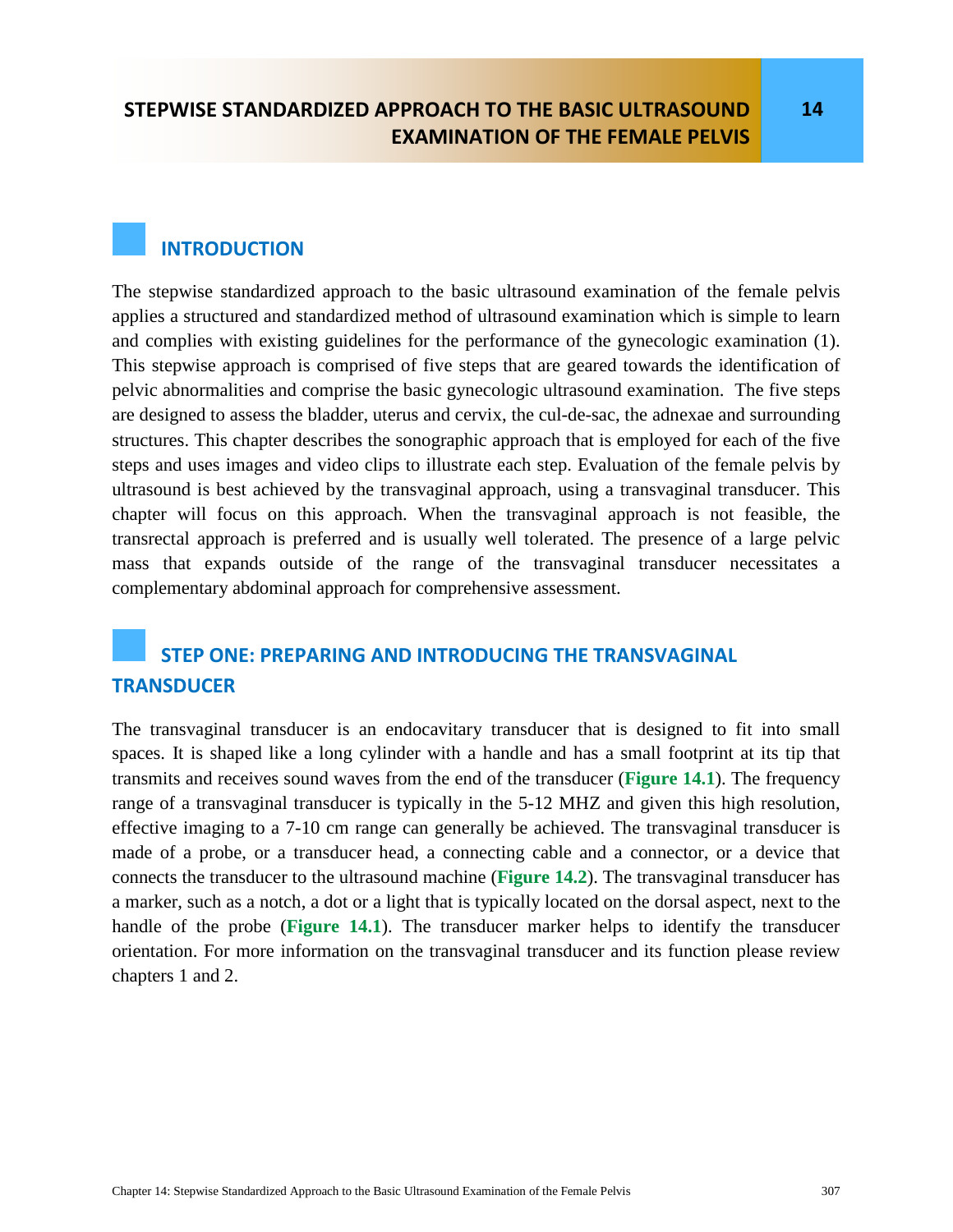

**Figure 14.1**: Transvaginal ultrasound transducer: note its shape like a long cylinder with a handle (labeled) and has a small footprint (labeled) at its tip that transmits and receives sound waves. The image also shows the transducer marker (labeled).



**Figure 14.2**: Transvaginal ultrasound transducer: Note its components that include the probe (see figure 14.1), a connecting wire (cable) and a connector (labeled). See text for details.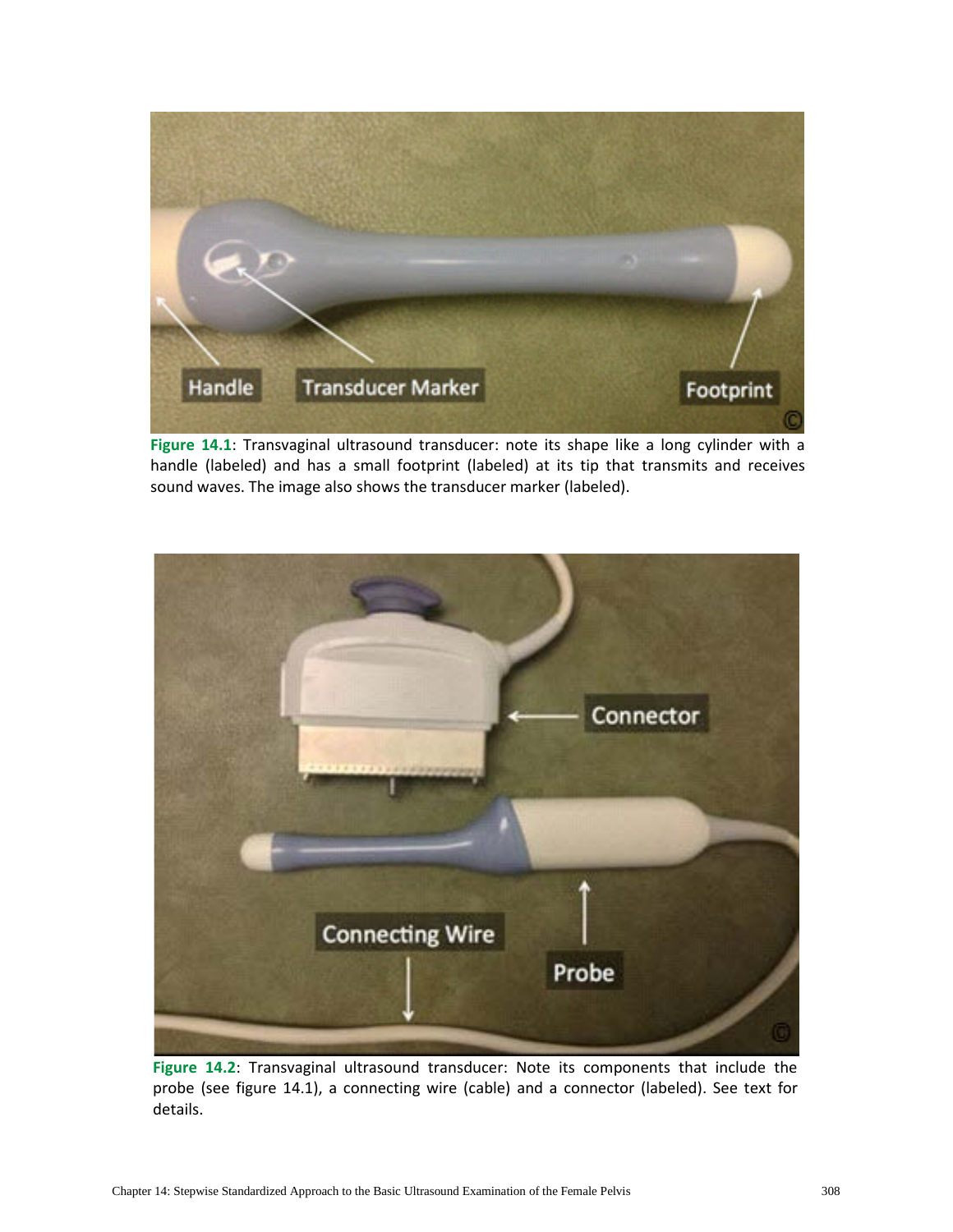It is optimal to perform the transvaginal ultrasound on a gynecologic examination table. This table is equipped with 2 footrests, which allows the patient to assume the lithotomy position for convenient transvaginal scanning. The gynecologic examination table also has a retractable leg support, which makes the transabdominal sonographic examination more comfortable (**Figure 3.2** in Chapter 3). If a gynecologic examination table is not available, an elevation below the woman's pelvis will enable the downward tilt of the transvaginal transducer handle (**Figure 3.3** in Chapter 3).

# **Step One: Technical Aspects: Preparing and Introducing the Transvaginal Transducer**

The woman's demographic data, her last menstrual period and other important pertinent observations should be recorded before the transvaginal ultrasound examination is initiated. When preparing a transvaginal transducer for use in an ultrasound examination of the pelvis, gel should be placed in a protective cover, such as a condom or the digit of a surgical rubber glove, and the transducer should be inserted in the protective cover in order to prevent microbial contamination. It is easier to place the gel in the condom rather than on the tip of the transducer, however if you are using the digit of a glove, placing the gel on the tip of the transducer will minimize air entrapment. The condoms or gloves must be clean but need not be sterile. Gel is also applied to the outside of the protective cover, at the transducer tip, to facilitate transmission of ultrasound waves given that sound waves do not transmit well in air. Before starting the preparation, it is recommended to inquire about the woman's allergy to latex in order to avoid its exposure. In the presence of latex allergy, latex free condoms/gloves should be employed.

The woman's bladder should be emptied. The operator performing the transvaginal ultrasound examination should wear a glove and hold the transducer is such a way to secure the protective cover in place (**Figure 14.3**). The woman should be informed that the transvaginal transducer is about to be inserted in her vaginal canal. The transvaginal transducer is then inserted into the lower vaginal canal under direct vision, with the transducer marker at the 12 o'clock position (**Figure 14.4**). The transducer should be advanced gently into the vaginal canal while maintaining this orientation. The authors recommend that the transvaginal transducer is pointed slightly downward towards the rectum while it is being gently advanced into the vaginal canal in order to minimize discomfort generated from the sensitive urethral region. The operator should advance the transvaginal transducer into the vaginal canal under real-time ultrasound and not in the freeze mode. This allows for the identification on the ultrasound monitor of the cervix or the vaginal fornix. Once the apex of the vagina is reached and seen on the ultrasound monitor, the transducer should be withdrawn slightly to reduce pressure on the cervix and the uterine isthmus and minimize distortion of uterine orientation. This maneuver of minimizing pressure on the vaginal apex with the transvaginal transducer will also minimize woman's discomfort. The small footprint region of the transvaginal transducer needs to remain in contact with the vaginal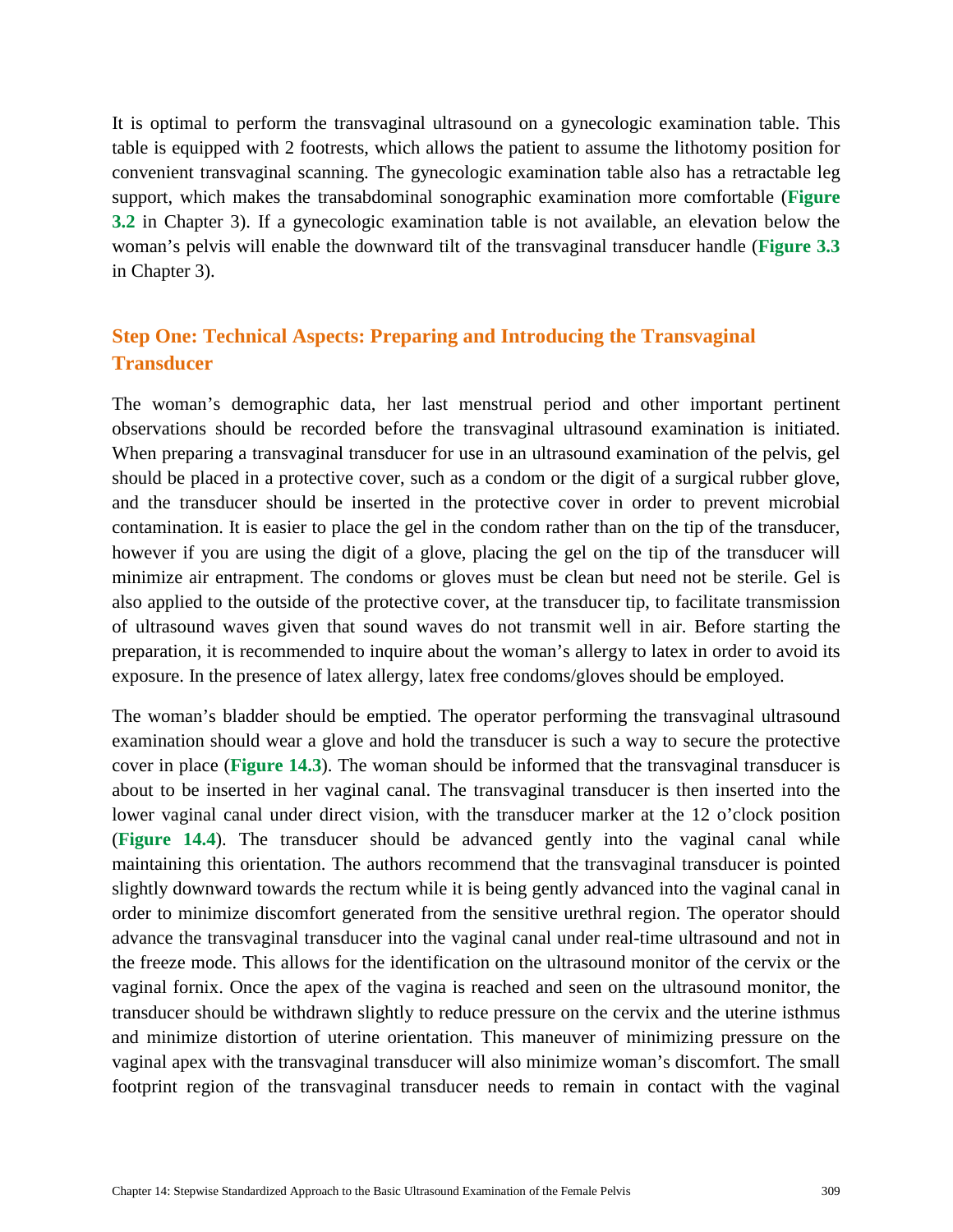mucosa in order to transmit and receive ultrasound waves. In a symptomatic woman, the transducer can be used to probe (transducer palpation) any pelvic organ seen on the monitor and thus try to elicit the symptom (pain) that the woman may have, by using the contralateral hand to apply gentle pressure from the abdomen, in similar fashion to the bimanual vaginal examination. This maneuver may localize the source of the woman's symptom. **Table 14.1** lists the various ways that the transducer can be manipulated during the transvaginal ultrasound examination.



**Figure 14.3**: Note the preferred way to hold the transvaginal transducer during the ultrasound examination. The probe should rest in the palm of the operators scanning hand protected by a glove with the thumb on the transducer's marker, securing the protective cover in place.



**Figure 14.4**: This image shows the orientation of the transvaginal transducer during insertion into the lower vaginal canal. The transducer marker (labeled) is kept at the 12 o'clock position during gentle insertion under direct vision and in real-time ultrasound mode. A mannequin is used for this demonstration.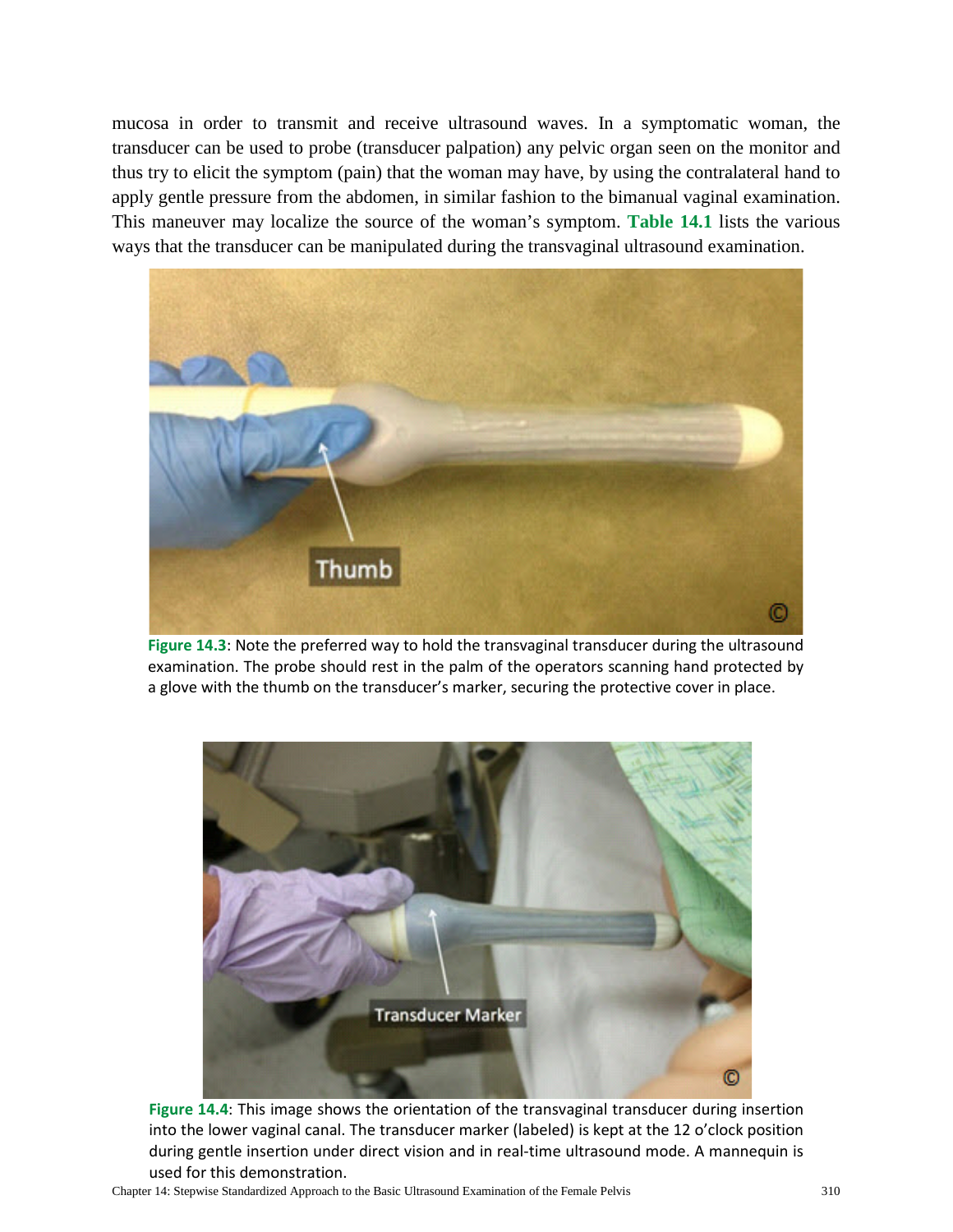#### **TABLE 14.1 Manipulation of the Transducer During the Transvaginal Ultrasound Examination**

- 1) Tilting (angling) the shaft of the transducer in an inferior to superior, or left to right orientation
- 2) Advancing or retracting the transducer in the vaginal canal
- 3) Rotating the transducer around its longitudinal axis

## **STEP TWO: THE SAGITTAL PLANE OF THE UTERUS**

The midsagittal plane of the uterus is the first plane imaged when the transvaginal transducer is introduced with the marker at the 12 o'clock position (**Figure 14.4**). In this plane, you can see the upper vaginal canal, the bladder, the cervix, the isthmus, the fundal region of the uterus and the cul-de-sac (**Figure 14.5**). The display on the monitor for the sagittal plane of the uterus shows the bladder on the upper left side of the screen with the external cervical os pointing toward the right side of the screen (**Figure 14.5**). If the uterus is anteverted or anteroflexed, the uterine fundus appears on the same side of the urinary bladder. If the uterus is retroverted or retroflexed, the uterine fundus points toward the opposite side of the bladder. There is currently no international consensus on the display of organs in the transvaginal ultrasound examination. In the United States and other countries around the world, the image is displayed as shown in **Figure 14.5**. Some colleagues display the transvaginal ultrasound image with the tip of the ultrasound transducer at the bottom of the image (**Figure 14.6**). Irrespective of the display, the ultrasound examiners should familiarize themselves with pelvic anatomy. Chapter 11 presents more details on uterine orientation in the pelvis.



**Figure 14.5**: Transvaginal ultrasound of the midsagittal plane of an anteroflexed uterus showing the bladder in the left upper image, the fundus close to the bladder, the isthmus and the cervix in the right upper image. In this image, the endometrial thickness is measured (yellow double arrow and calipers). The cul-de-sac is also labeled and shows pelvic fluid.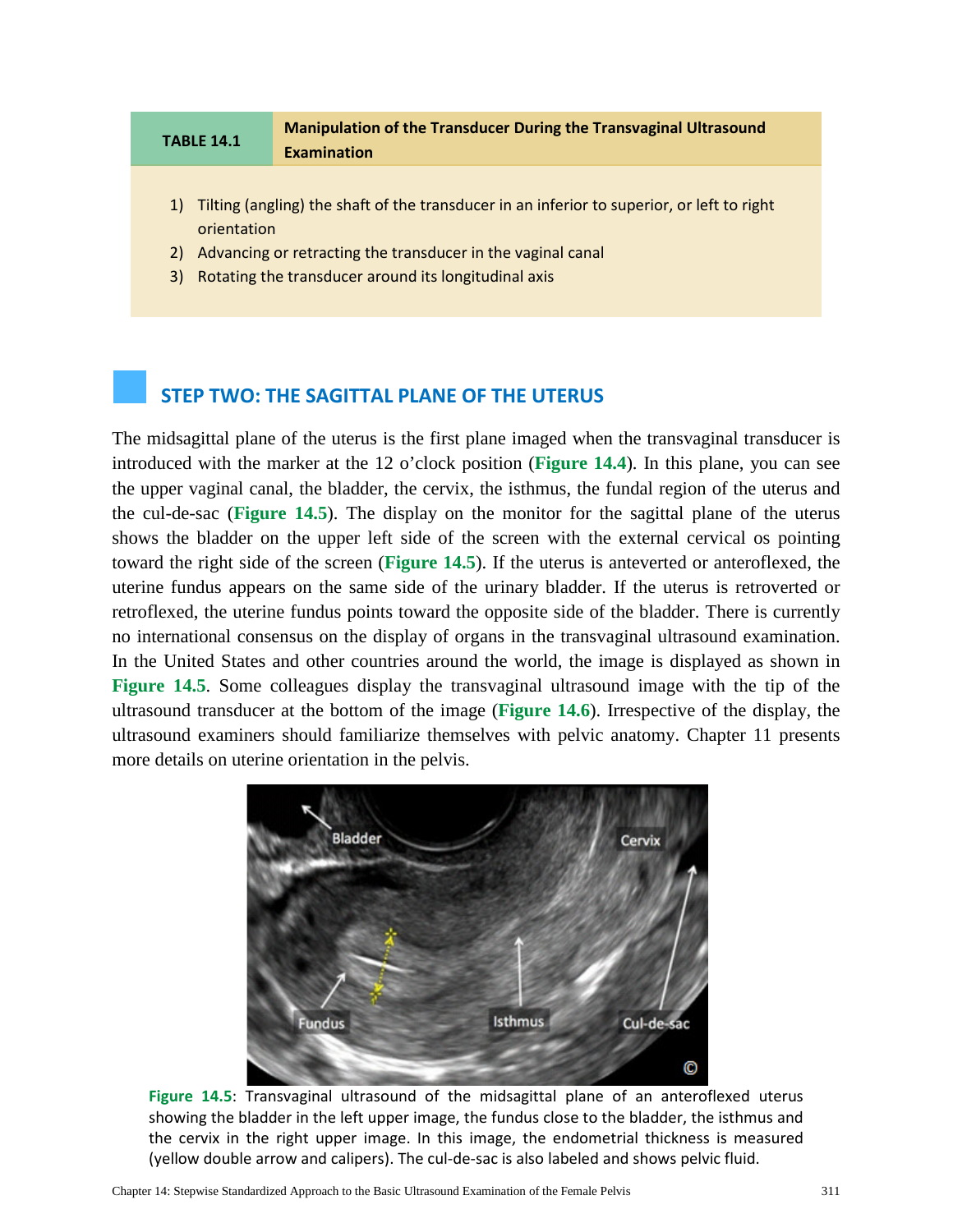

**Figure 14.6**: Transvaginal ultrasound of the sagittal plane of the uterus displayed with the tip of the transducer at the bottom of the image. See text for details. Image is courtesy of Dr. Bernard Benoit.

The midsagittal plane is also used to measure the uterine length from the fundus to the cervical external os and the depth of the uterus (anteroposterior dimension), which is a perpendicular diameter to the length, at the widest dimension (**Figure 14.7**). This midsagittal view also allows for the assessment and measurement of the endometrium. The endometrium is measured in an anteroposterior fashion at the widest location (**Figure 14.5**). When measuring endometrial thickness on ultrasound, it is critical to ensure that the uterus is in a mid-sagittal plane, the whole endometrial lining is seen from the fundal region to the endocervix, the image is clear and magnified and the thickest portion of the endometrium is measured (**Figure 14.5**).



**Figure 14.7**: Transvaginal ultrasound of a midsagittal plane of the uterus showing measurements of uterine length (Ut-L) and height (Ut-H).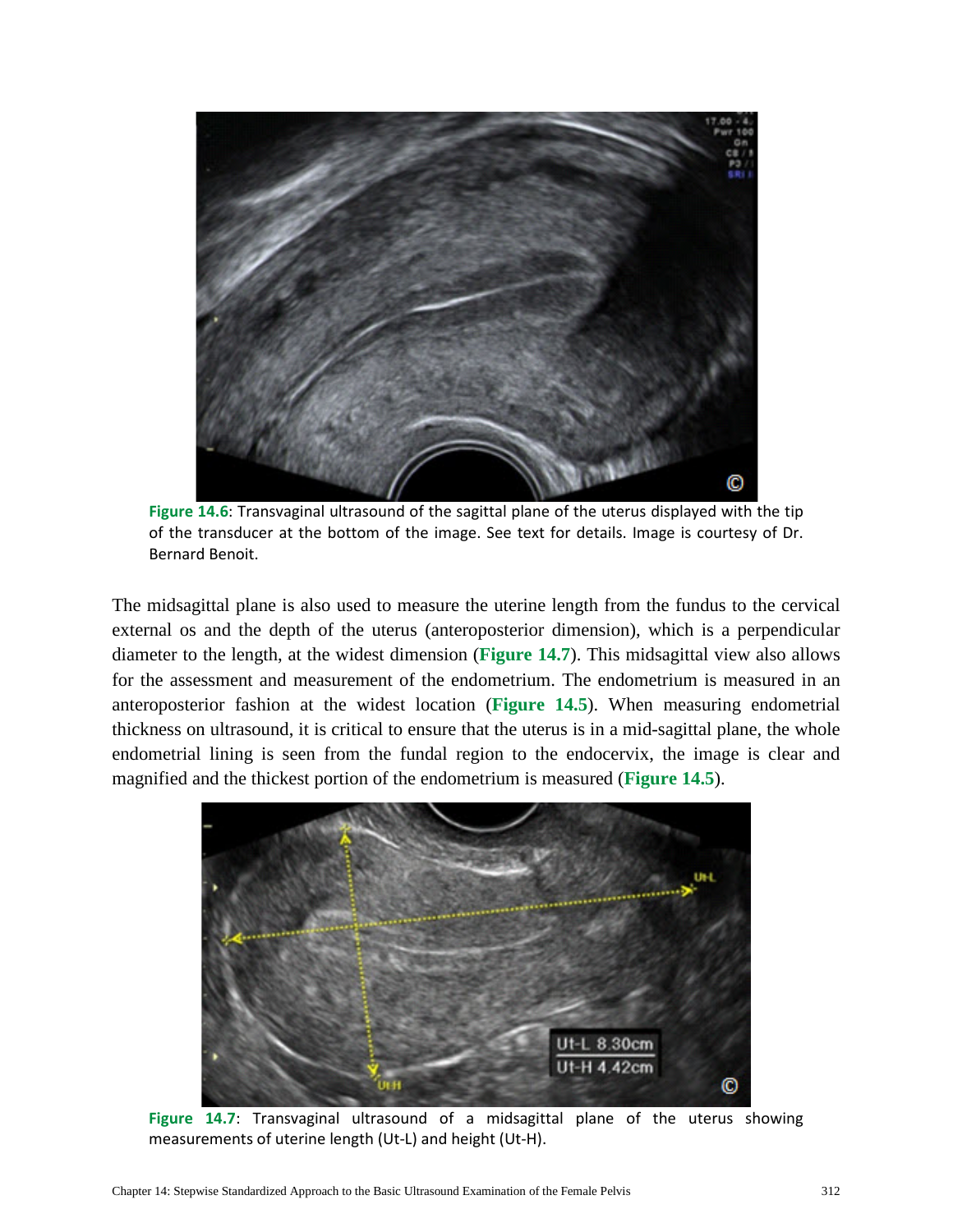### **Step Two: Technical Aspects: Obtaining the Sagittal Plane of the Uterus**

The sagittal or longitudinal plane of the uterus is obtained when the transvaginal ultrasound transducer is introduced into the upper vaginal canal with the marker at the 12 o'clock position. Slight manipulation of the transducer is sometimes required with an inferior–superior or rightleft angling in order to get the midsagittal plane of the uterus as some uteri are slightly shifted to the right or left of the midline or rotated along the long axis of the body (2).

If the midsagittal plane appears to be significantly shifted to the right or the left of the midline, consideration should be given for evaluation of a unicornuate uterus with 3D ultrasonography (**Figure 11.20** in Chapter 11). Once the midsagittal plane of the uterus is identified, reduce the depth and sector width to ensure that the uterus is magnified for optimal visualization (**Figure 14.5** and **14.7**).

# **STEP THREE: THE TRANSVERSE PLANE OF THE UTERUS**

The transverse or axial plane of the uterus demonstrates the width of the uterus and is a good plane to assess the myometrium (**Figure 14.8**). In this plane, the maximum width of the uterus is measured at the widest section (**Figure 14.8**). The endometrial lining should not be measured from this plane. This transverse plane of the uterus however is important in the evaluation of the endometrium at the fundal region, which helps in the identification of mullerian malformations. The presence of 2 endometrial echoes at the fundal region of the uterus, rather than a single one, suggests the presence of 2 endometrial cavities in the fundal region which may indicate the presence of a uterine septum, a bicornuate uterus or uterine didelphys (**Figure 14.9**). Differentiating between various types of mullerian anomalies requires a coronal plane of the uterus, which is obtained by 3D ultrasound or Magnetic Resonance Imaging (see chapter 11 for details).



**Figure 14.8**: Transvaginal ultrasound of a transverse plane of the uterus at its widest dimension showing the measurement of uterine width (Ut-W).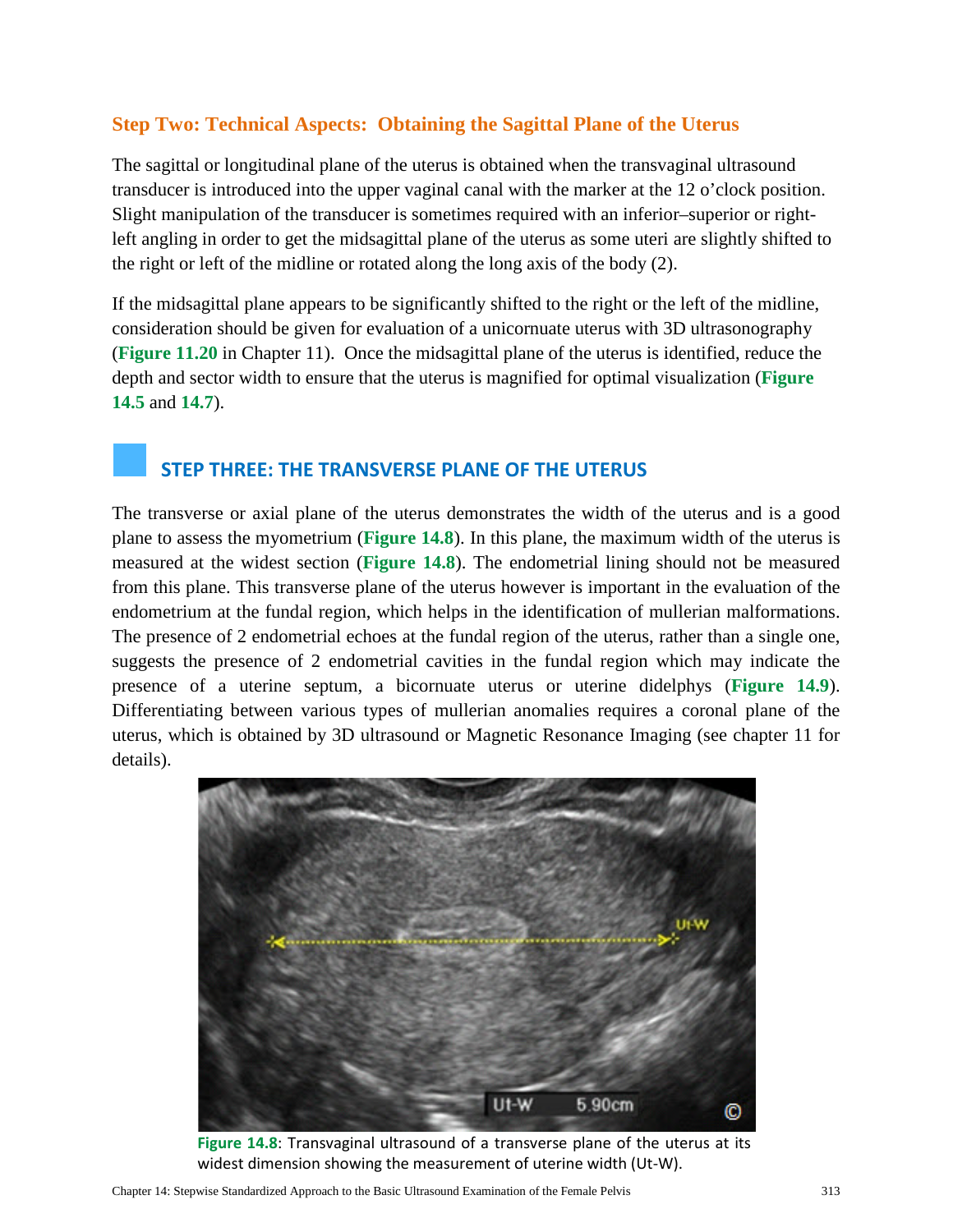

**Figure 14.9**: Transvaginal ultrasound of a transverse plane of the uterus showing 2 separate endometrial echoes (arrows). A coronal plane of the uterus, which can be obtained by 3D ultrasound or Magnetic Resonance Imaging, can determine the type of mullerian abnormality.

#### **Step Three: Technical Aspects: Obtaining the Transverse Plane of the Uterus**

The transverse plan of the uterus is obtained by rotating the transducer along its long axis 90 degrees counterclockwise from the midsagittal plane of the uterus. When the transverse plane is imaged, a superior-inferior movement (angling) of the tip of the transducer allows for the evaluation of the uterus in transverse view from the cervical/isthmic region into the fundus. As you perform this maneuver, freeze the screen at the widest segment, and use this plane for measurement. Although you can get the midsagittal plane of the uterus by either a clockwise or a counterclockwise rotation from the midsagittal plane, counterclockwise rotation will ensure that the transducer marker is on the patient's right side, which maintains appropriate orientation.

# **STEP FOUR: THE RIGHT AND LEFT ADNEXAE**

Imaging of each adnexa includes an evaluation of the ovary, the fallopian tube and any other abnormality of surrounding structures. The normal fallopian tube is not easily seen on ultrasound. When the tube is filled with fluid, or thickened due to inflammation, it is then typically seen in a medial location to the ovary.

The normal ovary is relatively easy to detect in the reproductive years. The presence of ovarian follicles, or a corpus luteum, serves to differentiate the ovary from surrounding tissue in the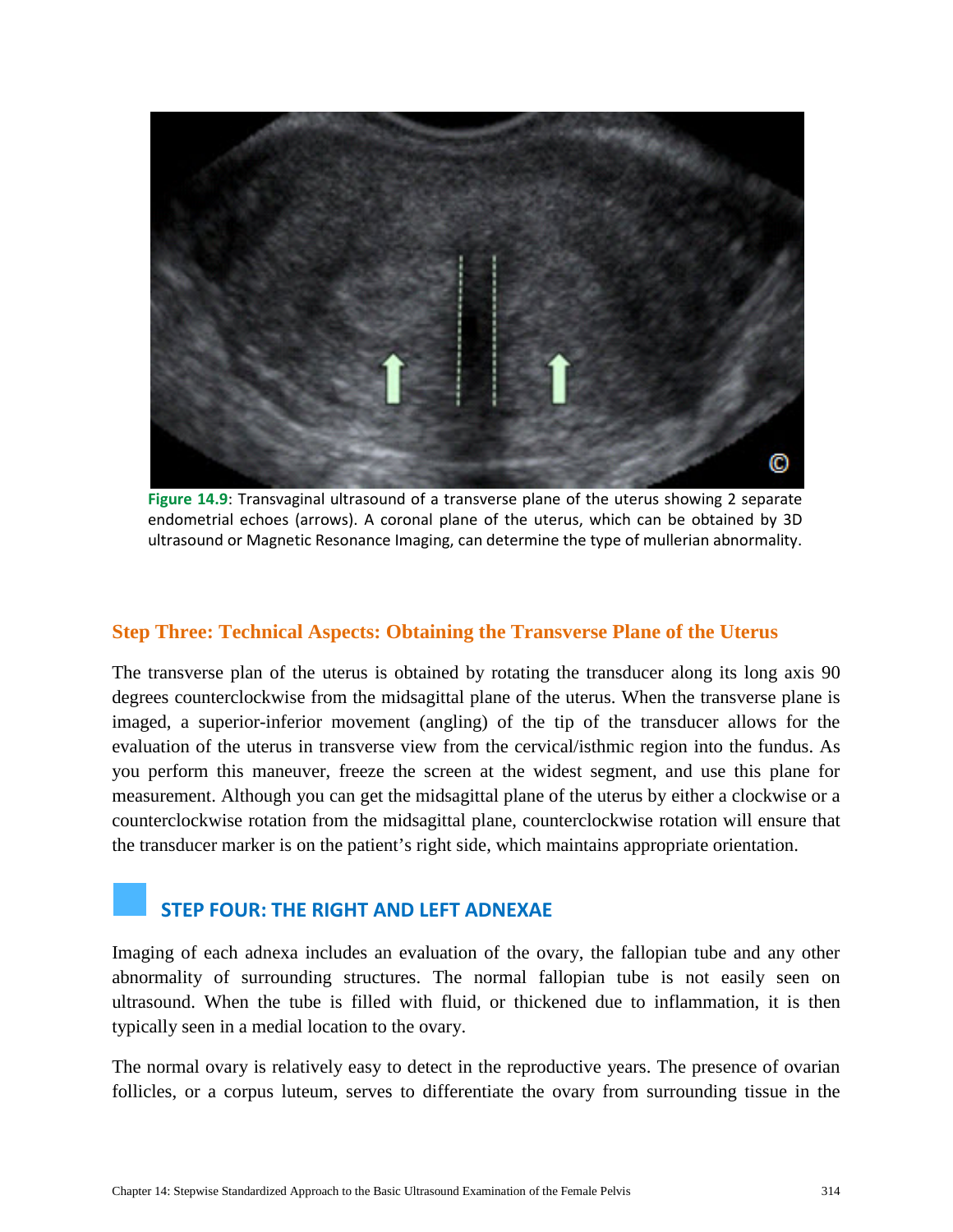adnexa on ultrasound (**Figure 14.10**). The normal ovary in typically located lateral to the broad ligament and overlying the hypogastric vein (**Figure 14.10**). Bowel peristalsis helps to differentiate between moveable structures and the static ovary.



**Figure 14.10**: Transvaginal ultrasound of the ovary (arrows) in the adnexa overlying the hypogastric vein (labeled). Note that the ovarian tissue is slightly less echogenic than the surrounding tissue and can be noted by the presence of ovarian follicles (asterisks).

The size of the normal ovary varies slightly with the time of the menstrual cycle as well as the woman's age. The ovary should be measured on ultrasound in 3 dimensions; width, length and depth, on views obtained in 2 orthogonal planes (See **Figure 12.6**). The ovary appears ovoid (like a chicken egg) in shape and typically contains numerous follicles especially in the reproductive years. Refer to chapter 12 for more details on the ultrasound evaluation of the ovary.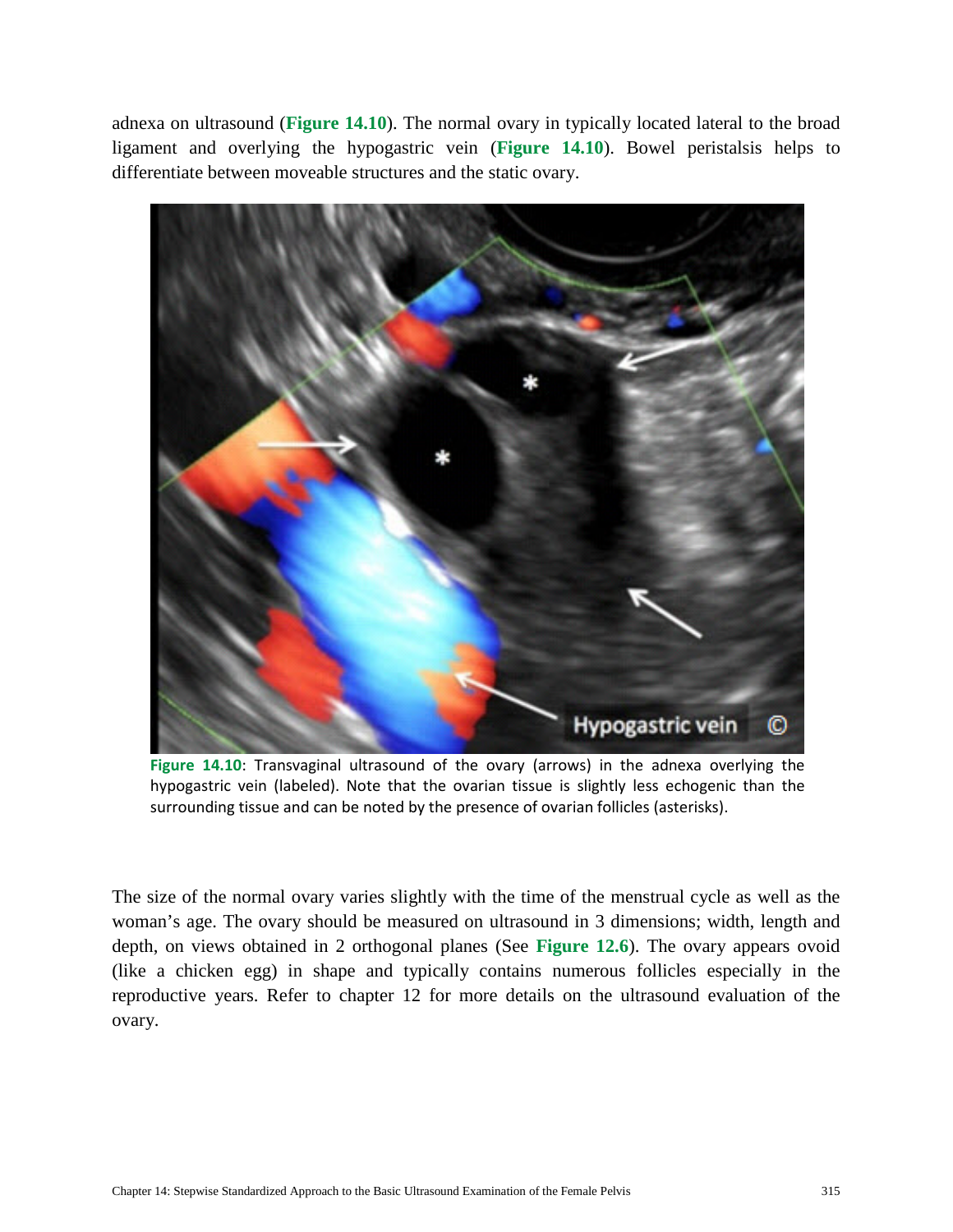#### **Step Four: Technical Aspects: Imaging the Right and Left Ovary**

The transverse plane of the uterus, at its widest dimension, typically displays the ovarian ligaments on the right and left side as thin hypoechoic curvy lines (**Figure 14.11**). To image the right ovary, start with the transverse plane at its widest dimension of the uterus and angle the transvaginal transducer towards the right iliac crest of the woman (handle of the probe almost touching the woman's left inner thigh) (**Figure 14.12**). Follow the right ovarian ligament as it commonly leads toward the right ovary (**Clip 12.1**). The right ovary will come into view overlying the right hypogastric vein (**Figure 14.10**). Repeat the same maneuver on the opposite side to image the left ovary. On occasions, the operator needs both hands, one to manipulate the transvaginal probe and the second to place it on the abdominal wall and facilitate the mobilization of the pelvic structures. **Figure 14.13** is an extended view of the transverse pelvis on transvaginal ultrasound showing the uterus, ovaries, tubo-ovarian ligaments and hypogastric vessels.



**Figure 14.11**: Transvaginal ultrasound of a transverse plane of the uterus (labeled) showing the ovarian ligaments (labeled) as thin hypoechoic curvy lines.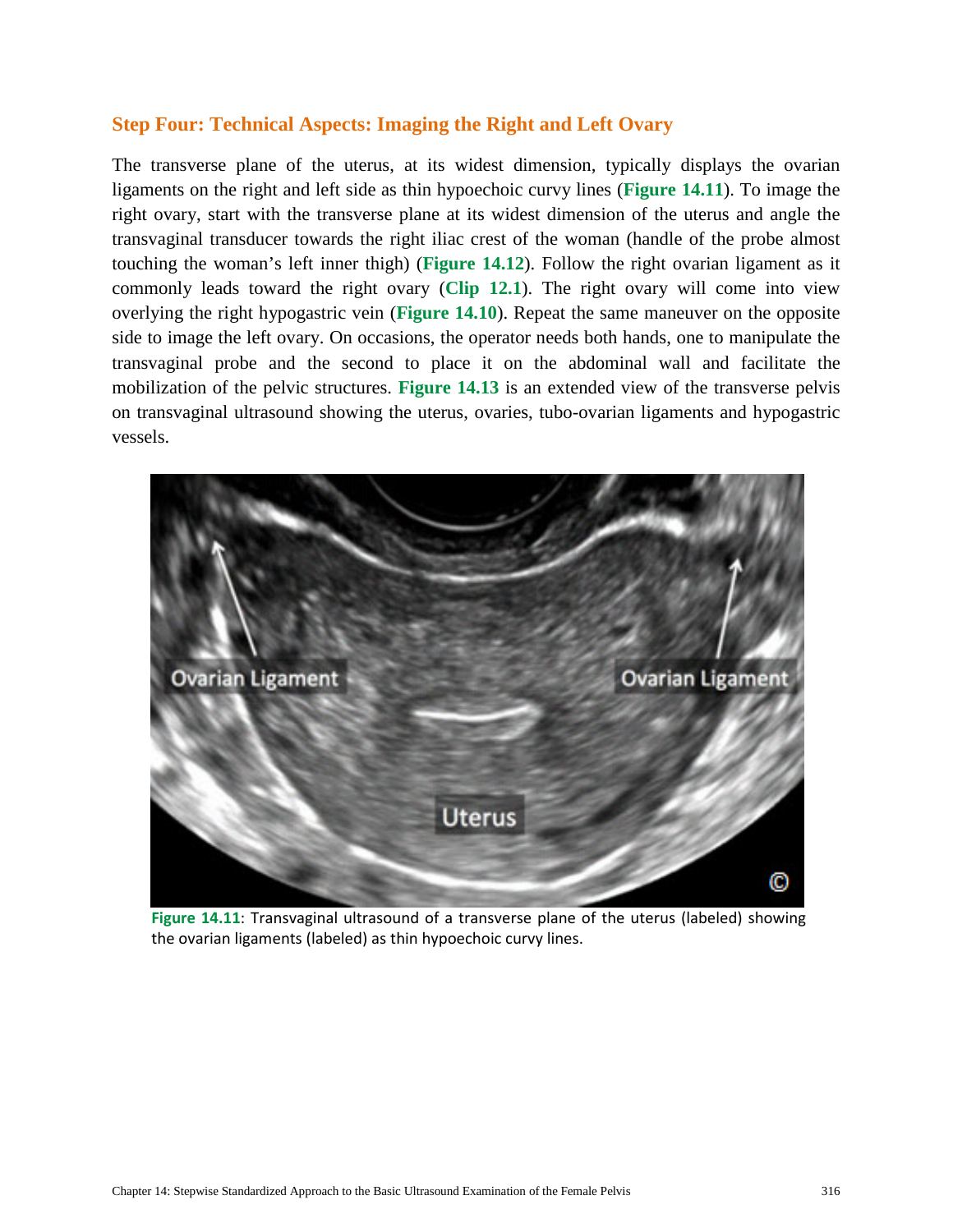

**Figure 14.12**: Transvaginal ultrasound of the same uterus as in figure 14.11 with the transducer angled to the adnexal region. By following the ovarian ligament (labeled), the ipsilateral ovary can be commonly seen.



**Figure 14.13**: Transvaginal ultrasound in extended transverse view of the pelvis showing the uterus (labeled), right and left ovaries (labeled), ovarian ligaments (blue arrows) and the right and left hypogastric veins (asterisks).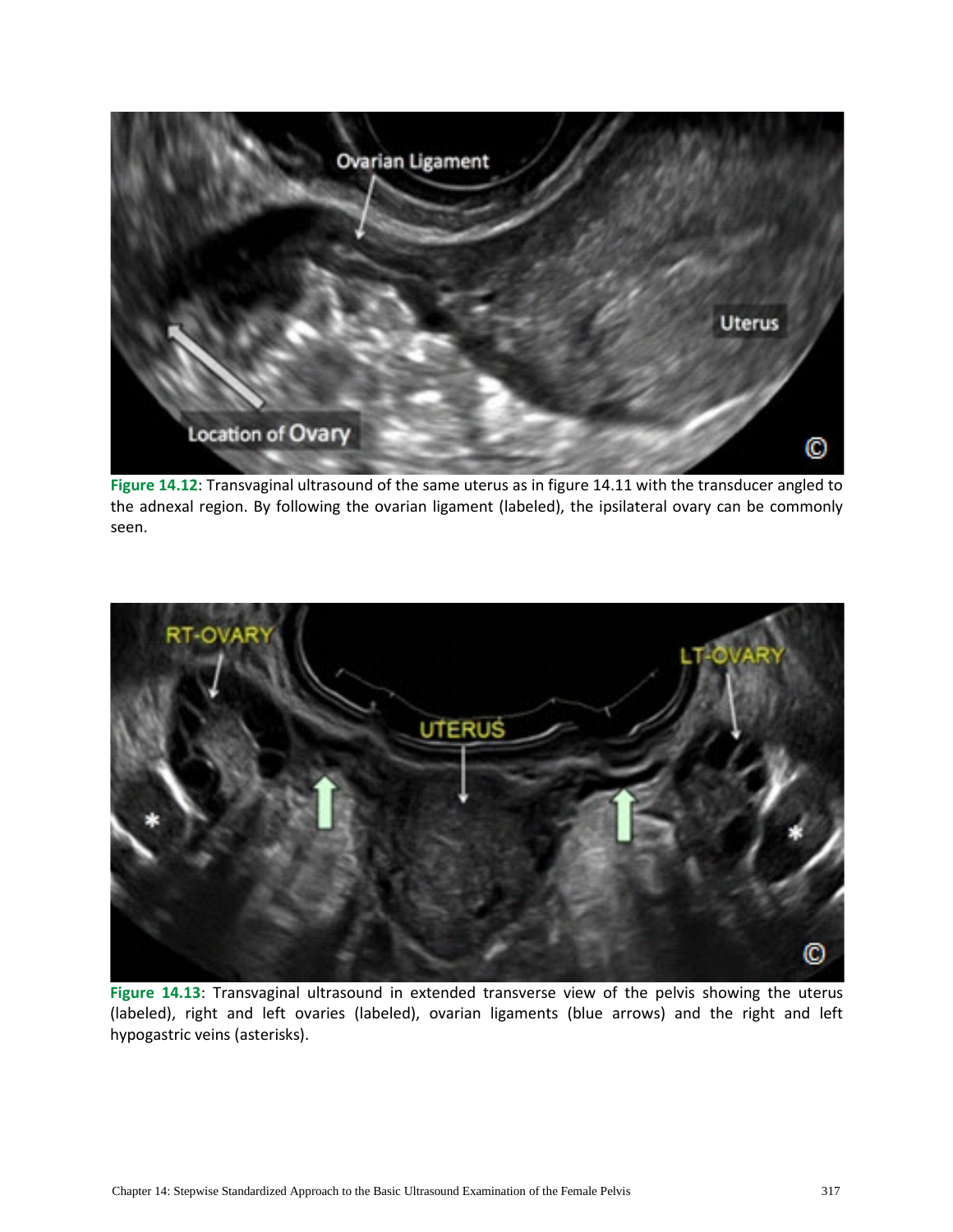Once one ovary is identified on transvaginal ultrasound, identifying the contralateral ovary can be commonly achieved by fanning the probe to the opposite side of the pelvis at equidistance from the mid-transverse plane of the uterus. Normal ovaries tend to be positioned in the same anatomic location, on either side of the uterus.

The ovaries may not be identifiable in some women. This occurs most frequently prior to puberty, after menopause, or in the presence of large uterine fibroids, which shadow the adnexal regions. Also, it is common occurrence that the left ovary is shadowed by the colo-rectal content. In this case, pelvic pressure by the contralateral hand towards the left iliac fossa may help in locating the ovary. Along the same line, if a patient has undergone hysterectomy, the ovaries are typically more difficult to image by ultrasound because the bowel fill the space left by the removal of the uterus, and make ultrasound imaging less optimal. In women who had prior vaginal hysterectomy, the ovaries are commonly located around the vaginal cuff, and in women who had laparoscopic hysterectomy; the ovaries are commonly located next to the lateral pelvic walls. On rare occasions, filling the bladder may help to localize the ovaries in these conditions.

## **STEP FIVE - WITHDRAWAL OF THE TRANSVAGINAL TRANSDUCER**

Once the ultrasound examination is completed, the transvaginal transducer can be gently withdrawn from the vaginal canal. It is recommended that the operator holds the transducer is such a way to secure the protective cover in place as the transducer is being withdrawn from the vaginal canal (**Figure 14.4**). This maneuver will minimize dislodging the protective cover and exposing the patient to the bare transducer. The protective cover can be removed after the transducer is outside of the vaginal canal and disposed off in appropriate containers.

Protocols for ultrasound transducer cleaning should be adhered to in order to reduce the spread of infectious agents. The transvaginal transducer should be wiped clean between patients and disinfection should be performed according to national or manufacturer guidelines (3). It is safer to wipe the transducer in the freeze mode in order to protect the array within.

Documentation of the ultrasound examination and description of ultrasound abnormalities in the pelvis are discussed in details in separate chapters.

#### **References:**

1) AIUM practice guidelines for the performance of pelvic ultrasound examinations, revised 2009. http://www.aium.org/resources/guidelines/pelvic.pdf.